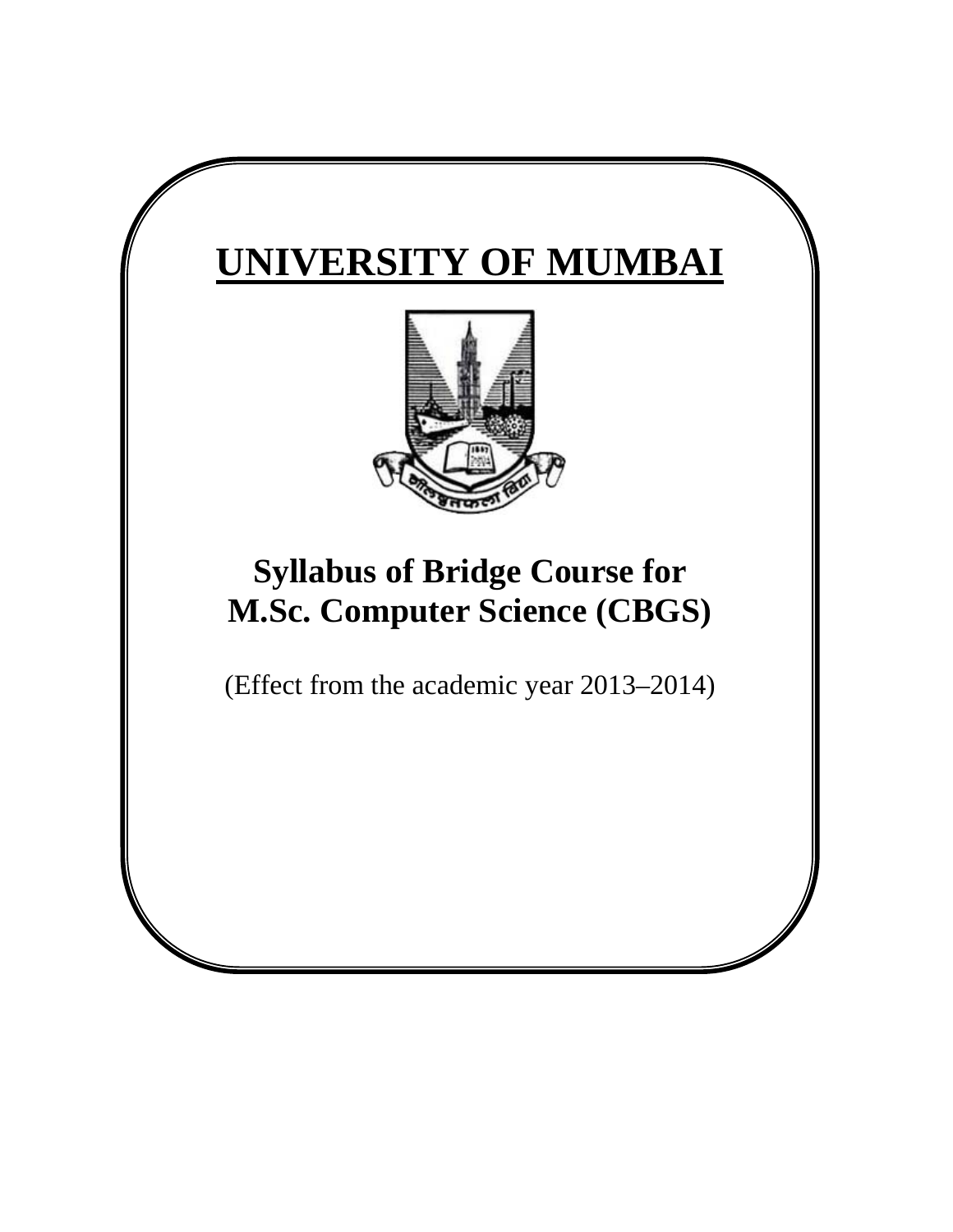## **COURSE CODE: ( PSBCCS1) COURSE I FUNDAMENTALS OF COMPUTER SCIENCE – I [ALGORITHMS, PROGRAMMING USING C, OOP USING JAVA] NUMBER OF CREDITS: 6**

#### **UNIT I**

## **Introduction to Algorithms and fundamentals of C**

- **(a) Fundamentals of algorithms:** Notion of an algorithm. Pseudo-code conventions like assignment statements and basic control structures.
- **(b) Algorithmic problems:** Develop fundamental algorithms for (i) Exchange the values of two variables with and without temporary variable, (ii) Counting positive numbers from a set of integers, (iii) Summation of set of numbers, (iv) Reversing the digits of an integer, (v) Find smallest positive divisor of an integer other than 1, (vi) Find G.C.D. and L.C.M. of two as well as three positive integers, (vii) Generating prime numbers.
- **(c) Analysis of algorithms:** Running time of an algorithm, worst and average case analysis.
- **(d) Different approaches in programming:** Procedural approach, Object Oriented approach, Event Driven approach.
- **(e) Structure of C:** Header and body, Use of comments, Compilation of a program.
- **(f) Data Concepts:** Variables, Constants, data types like: int, float char, double and void. Qualifiers: short and long size qualifiers, signed and unsigned qualifiers. Declaring variables, Scope of the variables according to block, Hierarchy of data types.

## **UNIT II**

#### **C programming**

- **(a) Types of operators:** Arithmetic, Relational, Logical, Compound Assignment, Increment and decrement, Conditional or ternary, Bitwise and Comma operators. Precedence and order of evaluation. Statements and Expressions.
- **(b) Type conversions:** Automatic and Explicit type conversion.
- **(c) Data Input and Output functions:** Formatted I/O: printf(), scanf(). Character I/O format: getchar(), putchar().
- **(d) Iterations:** Control statements for decision making: (i) Branching: if statement, else… if statement, switch statement. (ii) Looping: while loop, do.. while, for loop. (iii) Jump statements: break, continue and goto.
- **(e) Arrays:** (One and multidimensional), declaring array variables, initialization of arrays, accessing array elements.
- **(f) Strings:** Declaring and initializing String variables, Character and string handling functions.
- **(g) Sorting Algorithms:** Bubble, Selection, Insertion and Merge sort, Efficiency of algorithms, Implement using C.

#### **UNIT III**

## **Concept of OOP and Introduction to Java**

- **(a) Concept of OOP:** Procedure Oriented Programming, Object Oriented Programming (OOP), Basic Concept of OOP, Benefits of OOP.
- **(b) Introduction to JAVA:** History of Java, Java features, different types of Java programs, Differentiate Java with C. JVM, JIT and JRE.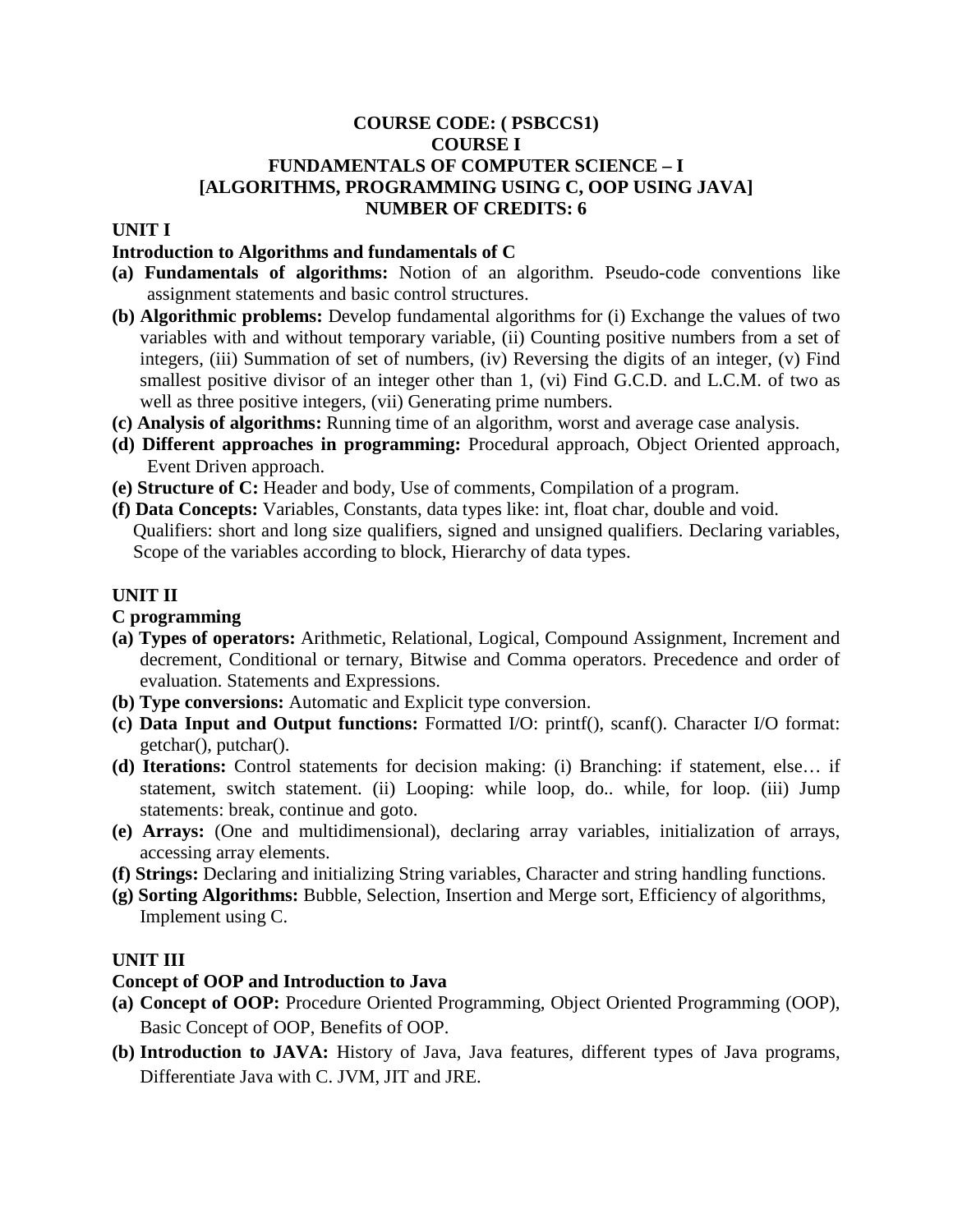- **(c) Java Basics:** Variables and data types, declaring variables, literals: numeric, Boolean, character and string literals, keywords, type conversion and casting. Standard default values.
- **(d) Java Operators:** Arithmetic, relational, logical, assignment, increment and decrement, conditional, bitwise, precedence and order of evaluation, statement and expressions, string arithmetic.
- **(e) Loops and Controls:** Control statements for decision making: select statements (if statement, if …else… statement, if … else … if …statement, switch statement), looping (while loop, do … while loop and for loop), nested loops, breaking out of loops(break and continue statements), labeled loops.
- **(f) Arrays and Strings:** one and two‐dimensional array, creating an array.

#### **UNIT IV**

#### **Classes, Inheritance, Interface and Packages**

- **(a) Introduction to Classes:** Defining a class, creating instance and class members, creating object of a class, accessing instance variables of a class, creating methods, naming methods of a class, accessing methods of a class, constructor, parameterized constructor, 'this' keyword, garbage collection, finalize() method, methods overloading, constructor overloading, nested and inner classes, static member.
- **(b) Visibility control:** public access, friendly access, protected access, private access, private protected access.
- **(c) Inheritance:** Various types of inheritance, super and subclasses, keywords‐ 'extends', 'super', constructor chaining, method overriding, final variables and methods, final classes, abstract method and classes.
- **(d) Interface:** Defining interfaces, extending interfaces, implementing interfaces
- **(e) Packages:** Using system package, naming conventions, creating packages, accessing a package, using a package, adding a class to a package
- **(f) Applets:** Difference of applet and application, creating applets, applet life cycle, passing parameters to applets.
- **(g) Graphics, Fonts and Color:** The graphics class, painting, repainting and updating an applet, sizing graphics. Font class, draw graphical figures ‐ lines and rectangle, circle and ellipse, drawing arcs. Working with Colors: Color methods, setting the paint mode.

#### **References:**

- **1.** Introduction to Algorithms (Second Edition): Cormen, Leiserson, Rivest, Stein PHI
- **2.** Data Structures (Schaum's outline series in computers): Seymour Lipschutz McGraw-Hill book Company.
- **3.** Programming in ANSI C (Third Edition) : E Balagurusamy, TMH.
- **4.** Java2: The Complete Reference Tata McGraw Hill, Fifth edition
- **5.** Programming with JavaA primer, by E. Balagurusamy 3<sup>rd</sup> Edition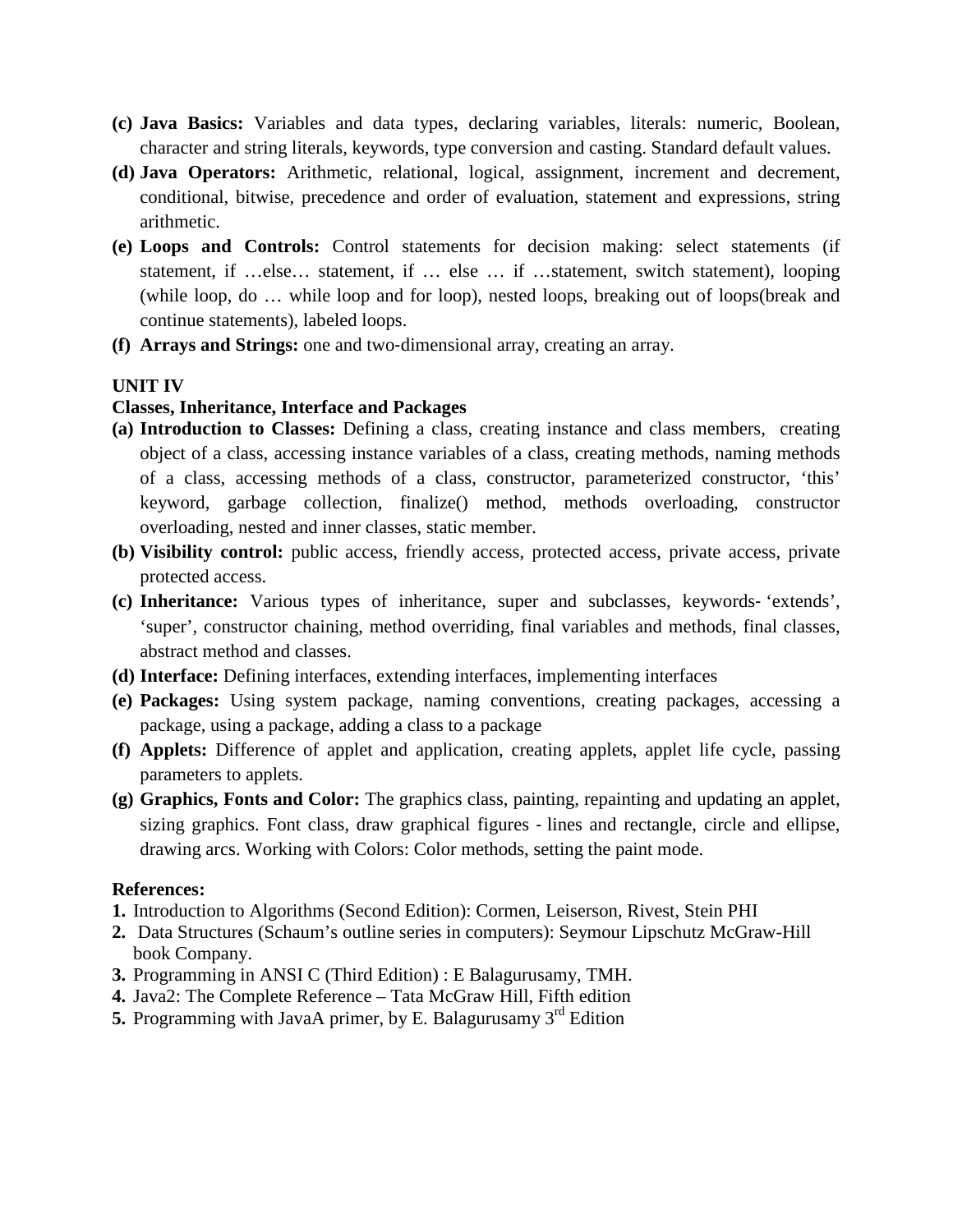#### **Additional References:**

- **1.** Fundamental Algorithms (Art of Computer Programming Vol 1 ): Knuth , Narosa Publishing House.
- **2.** Algorithms in C (Third Edition): Robert Sedgewick , Pearson Education Asia.
- **3.** Let us C by Yashwant Kanetkar, BPB.
- **4.** Programming in ANSI C by Ram Kumar, Rakesh Agrawal, TMH.
- **5.** Unix and C : M.P. Bhave and S.A. Pateker, Nandu printers and publishers private limited.
- **6.** Programming in Java, Schaum Series.
- **7.** Java2 Programming Black Book,Dreamtech Press.

#### **COURSE CODE: (PSBCCS2)**

#### **COURSE II**

## **FUNDAMENTALS OF COMPUTER SCIENCE – II [OPERATING SYSTEM, NETWORKING, DATABASE MANAGEMENT SYSTEMS AND SOFTWARE ENGINEERING]**

#### **NUMBER OF CREDITS: 6**

## **UNIT I OPERATING SYSTEM**

- **(a) Introduction:** Overview of Operating System, Evolution of Operating System, Different types of operating systems, Understanding Multiprogramming, Multiprocessing and Multitasking, Operating System for Multiprocessor Systems and Distributed Systems, Operating System for Client Server & Peer-to-Peer Systems, Clustered Systems, Real time Operating System.
- **(b) Components of Operating System:** Process Management, Main memory Management, Secondary storage Management, File Management, I/O Management. Operating System Services, Command Interpreter, Interface between user and Operating System. Introduction to System calls: Types of system calls.
- **(c) Process Management:** Introduction to Process. Process states: two state and five state model, processes & resources, concurrent processes, process description, process control block and its role, Direct & indirect communication, message passing, synchronization, buffering. Threads, single & multithreaded processes, Process scheduling, scheduler and its types, switching, process synchronization, Critical Section Problem, Mutual Exclusion, Semaphores, Binary semaphores, monitors.
- **(d) Memory management:** Memory Management and its need, swapping technique, Contiguous memory allocation. Paging and Segmentation, Introduction to Virtual memory, Demand paging technique.
- **(e) File System:** File Concept: attributes, operations, types, structure. File access methods, Different directory structure, File system structures, File system implementations, Allocation methods, Free space management.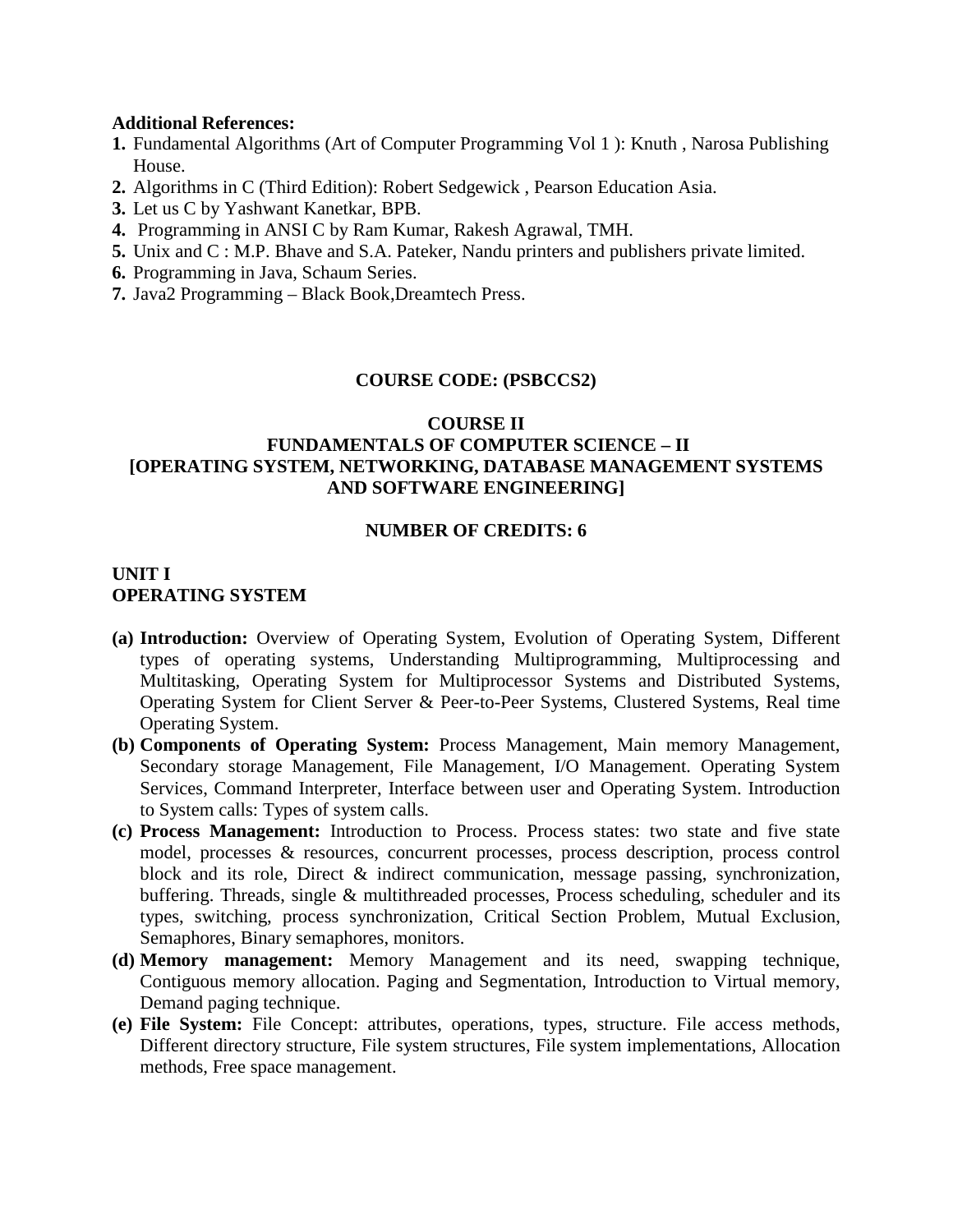## **UNIT II NETWORKING**

- **(a) Introduction:** Data Communication, Networks, Internet, Intranet, Protocols, OSI & TCP/IP Models, Addressing.Physical Layer – Signals, Analog, Digital, Analog VS Digital, Transmission Impairment, Data Rate Limits, Performance, Introduction to Multiplexing and FDM.
- **(b) Switching** Switching, Circuit-Switched Networks, Datagram networks.
- **(c) Data Link Layer** –Error correction & detection, Types of errors, Detection VS Correction, Block Coding.
- **(d) Multiple Access**  Random(CSMA), Controlled(Reservation, Polling, Token Passing).
- **(e) Wired LAN –** LLC, MAC, Ethernet, Connecting Devices Repeaters, Hubs, Bridges, Two & Three layer Switches, Routers, Gateways, Backbone networks.
- **(f) Network Layer** –Logical addressing, IPv4 Addresses, Classful addresses, IPv6 Addressing Internetworking, Address Resolution protocol, Introduction to routing.
- **(g) Transport Layer**  Process to process delivery, Role of UDP & TCP.

## **UNIT III**

## **DATABASE MANAGEMENT SYSTEMS**

- **(a) Overview:** Overview of database management system, limitations of data processing environment, database approach, data independence, three level of abstraction, DBMS structure.
- **(b) Entity Relation Model:** Entity, attributes, keys, relations, cardinality, participation, weak entities, ER diagram, Generalization, Specialization and aggregation, conceptual design with ER model, entity versus attribute, entity versus relationship, binary versus ternary relationship, aggregate versus ternary relationship.
- **(c) Relational Structure:** Introduction to relational model, integrity constraints over relations.
- **(d) Schema refinement and Normal forms:** Functional dependencies, first, second, third, and BCNF normal forms based on primary keys, lossless join decomposition.
- **(e) Decomposition:** Functional dependency, Closure of a set of functional dependency, Lossless-Join decomposition, Multi valued dependency and fourth normal form, Join dependency, Fifth normal form.
- **(f) Concurrency Control:** Concept of a transaction, ACID properties, Serial and serializable schedules, Conflict and View serializabilty, Precedence graphs and test for conflict seralizability.
- **(g) Enforcing serializability by locks:** Concept of locks, the locking scheduler, Two phase Locking, upgrading and down grading locks, Concept of dead locks, Concurrency control by time stamps, The Thomos Write rule.